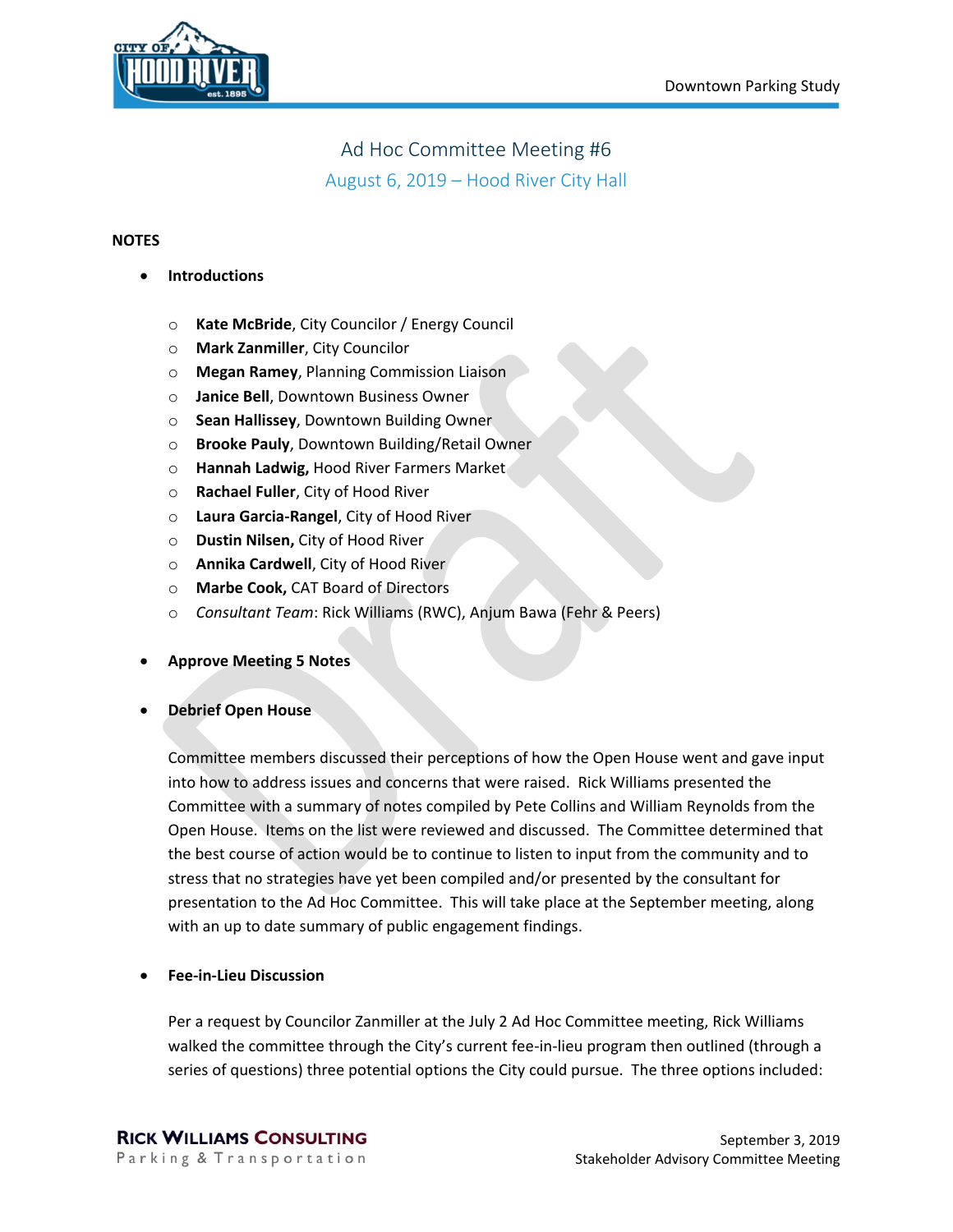

- 1. Eliminate fee in-lieu (retool code requirements to observed demand)
- 2. Corvallis model (no commitment to private sector/low fee –retool code)
- 3. Revise existing fee-in-lieu in context of package of new funding for parking commitment to build a garage

The committee came to consensus that they were not ready to eliminate the fee-in-lieu as a potential tool to encourage new development downtown. They would like to move toward a "hybrid" that would combine elements of Option 2 and 3, allowing money to be accumulated to allocate toward a new garage in the future as well as funds to put toward other transportation improvements (transit, bike, walk, new technologies). The committee did stress that regardless of which option is pursued, as successful fee in lieu program will require a much higher commitment to on-street parking management than is currently in place.

Rick Williams will be working with Rachel and Dustin to schedule a City Council workshop and update on fee-in-lieu.

• **Curb space Management and New Technology**

Anjum Bawa (Fehr & Peers) presented White Paper #7, Impacts of Changing Transportation Trends and New Mobility Technologies on Future Parking Demand. Anjum described the changing land scape of mobility across the United States and its potential applicability to Hood River over several time frames. New mobility technologies are affecting a number of areas and include:

- **Carsharing**
- **Ridesharing**
- Ridehailing
- **Micromobility**
- **Bikeshare**
- **Microtransit**

Anjum then presented findings from Fehr & Peers Shared Micro-mobility Market Suitability model that estimates the market viability of various new technologies. The model found that most of the new mobility technologies in the "market" are not yet capable of true market feasibility in Hood River, over the next 5 – 7 years without some sort of subsidy. Hood River's size and density are not yet at a level that would allow such services to be self-sustaining. Nonetheless, the City should be aware of these changing markets and possibly consider partnerships with providers to test and "pilot" programs (particularly in the near term – two to three years). Suggested programs included bikeshare and e-scooters.